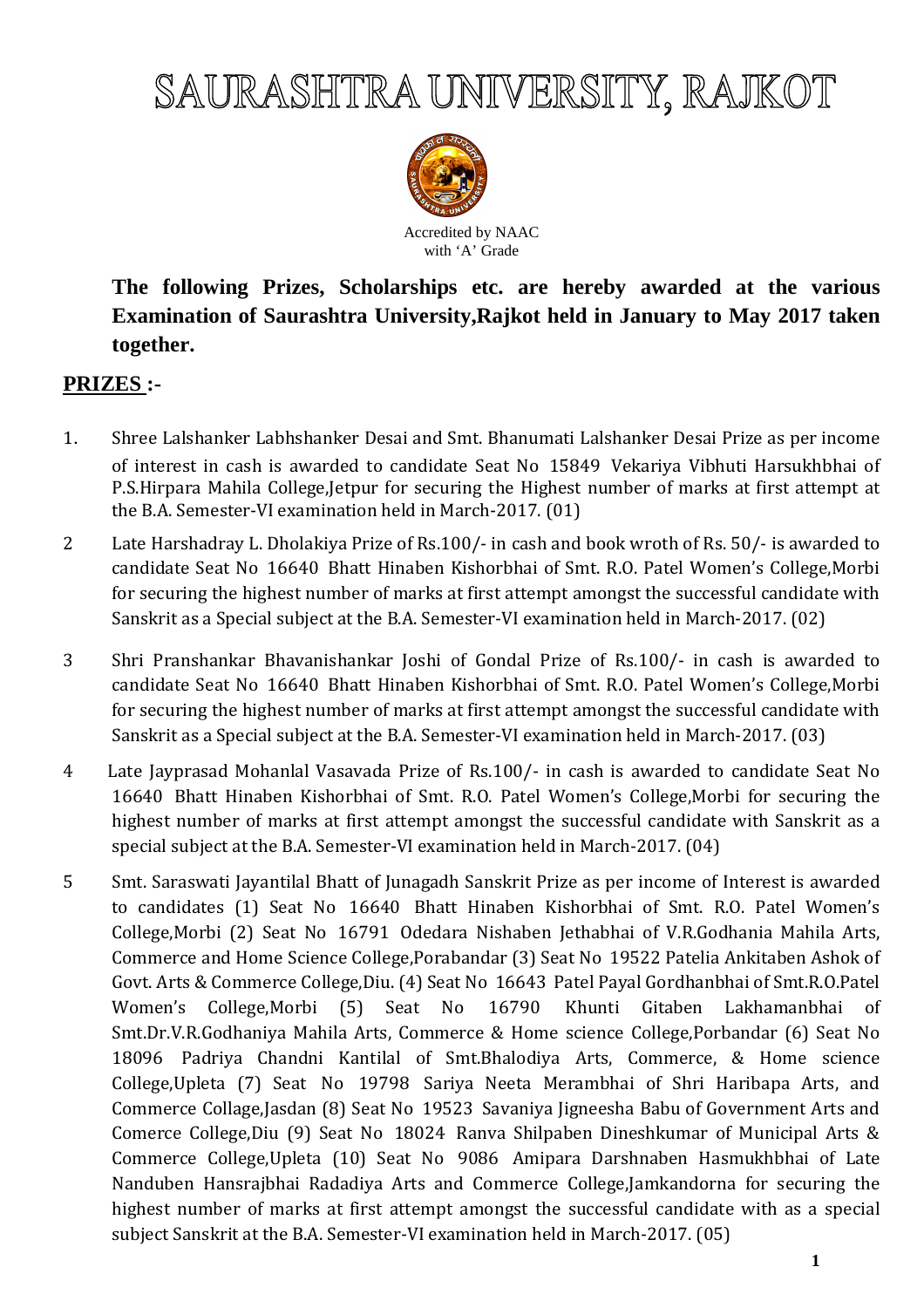- 6 Late Shri Manharrai Krushnarai Desai and Late Sanumati Manharrai Sanskrit Prize as per income of Interest is awarded to candidate Seat No 16791 Odedara Nishaben Jethabhai of V.R.Godhania Mahila Arts, Commerce, and Home Science College, Porabandar securing the highest number of marks in Second rank at first attempt amongst the successful candidate with Sanskrit as a special subject at the B.A. Semester-VI examination held in March-2017. (06)
- 7 Ex. Prof. Shri V. R. Ahya of Shri Somnath College, Veraval Prize as per income of Interest in cash is awarded to candidate Seat No 16791 Odedara Nishaben Jethabhai of Smt.Dr.V.R.Godhania Mahila Arts, Commerce, and Home Science College, Porabandar securing the highest number of marks amongst the successful candidate in the Second Rank with Sanskrit as a special subject at the B.A. Semester-VI examination held in March-2017. (07)
- 8 Kavi Shri Sumant Vedant Trust Sanskrit Prize as per Income of Interest in cash is awarded to candidate Seat No 16640 Bhatt Hinaben Kishorbhai of Smt. R.O. Patel Women's College,Morbi for securing the highest number of marks at first attempt amongst the successful candidate with Sanskrit as a special subject at the B.A. Semester-VI examination held in March-2017. (08)
- 9 Shri Shivlal Panachand Shah I.C.S. Prize of Rs.192/- in cash is awarded to candidate Seat No 16640 Bhatt Hinaben Kishorbhai of Smt. R.O. Patel Women's College,Morbi for securing the highest number of marks at first attempt amongst the successful candidate with Sanskrit as a special subject at the B.A. Semester-VI examination held in March-2017.(09)
- 10 Kavi Shri Jaydevbhai Hirjibhai Devani Sanskrit Prize as per income of Interest in cash is awarded to candidate Seat No 16640 Bhatt Hinaben Kishorbhai of Smt. R.O. Patel Women's College,Morbi for passing the examination at first attempt and standing first amongst the successful candidate offering Sanskrit as special subject at the B.A. Semester-VI examination held in March-2017. (10)
- 11 Shri Sundarji Govindji Desai Prize of Rs.192/- in cash is awarded to candidate Seat No 16791 Odedara Nishaben Jethabhai of Dr.V.R.Godhania Mahila Arts, Commerce and Home Science College,Porabandar for securing the highest number of marks at first attempt amongst the successful candidate in the second rank with Sanskrit as Special subject at the B.A. Semester-VI examination held in March-2017. (11)
- 12 Shri Abhechand Govindji Desai Prize as per income of interest in cash is awarded to candidate Seat No 9364 Hirpara Nilamben Himmatbhai of G.M.Bilakhia College of Arts & Commerce, Vanda for passing the examination at first attempt and securing the highest number of marks in special Subject [English] amongst the successful candidate with the English as Special subject at the B.A. Semester-VI examination held in March-2017. (12)
- 13 Shri Chandubhai Abhechand Desai Prize as per income of Interest in cash is awarded to candidate Seat No 9362 Hirpara Komal Himmatbhai of G.M.Bilakhia College of Arts and Commerce,Vanda for passing the examination at first attempt and securing the Second highest number of marks amongst the successful candidate with English as a Special subject at the B.A. Semester-VI examination held in March-2017. (13)
- 14 Shree Pranshanker Someshwar Joshi Prize as per income of interest in cash is awarded to candidate Seat No 9370 Mer Bhailu Dharamshibhai of G.M.Bilakhia College of Arts and Commerce,Vanda for securing the Highest number of marks at first attempt amongst the successful candidate with Gujarati as a special subject at the B.A. Semester-VI examination held in March-2017. (14)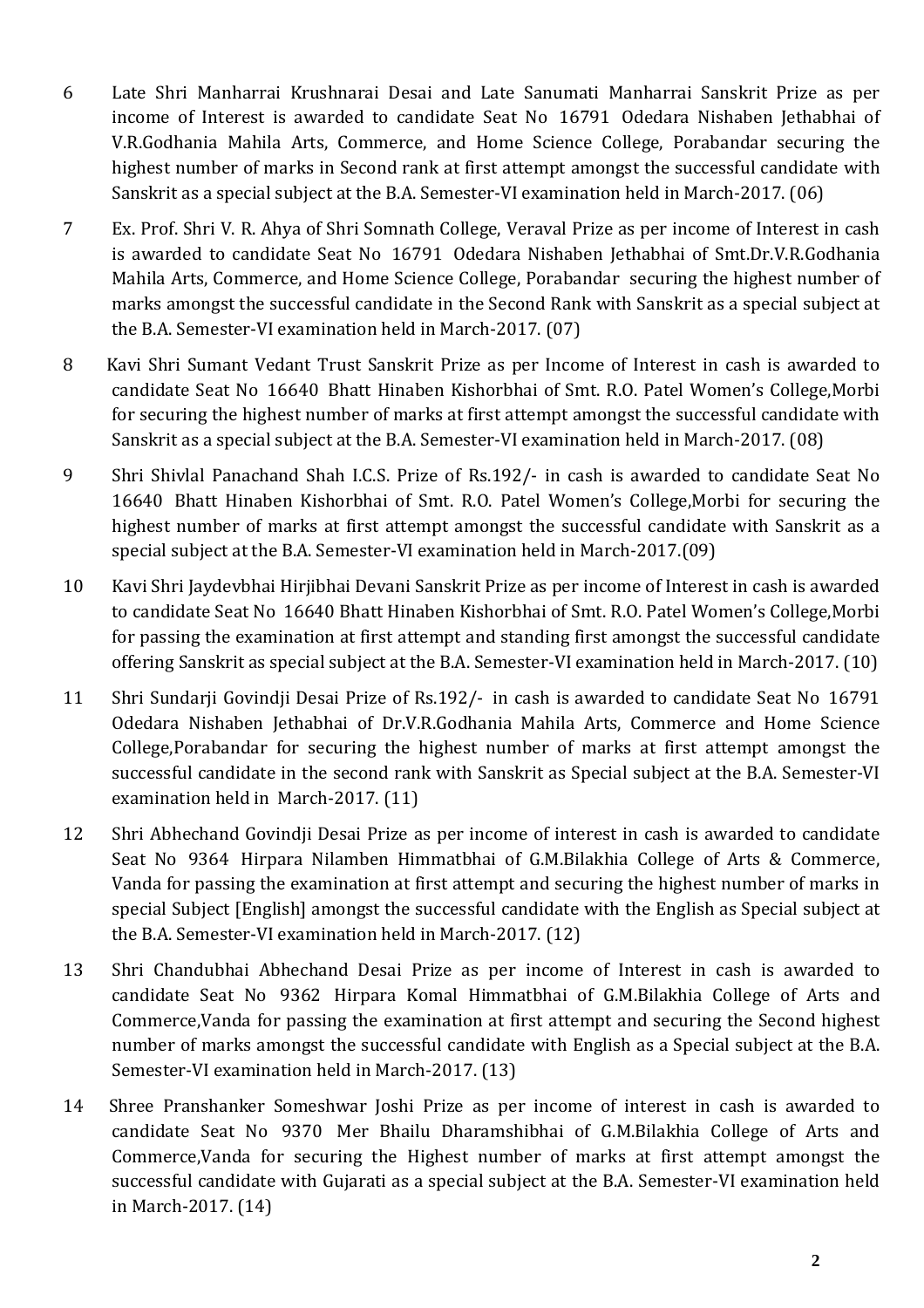- 15 Prof. Dr. Upendra Pandya B.A. Prize as per income of interest in cash is awarded to candidate Seat No 9370 Bhailu Dharamshibhai of G.M.Bilakhia College of Arts and Commerce Vanda for securing the highest number of marks at first attempt amongst the successful candidate offering Gujarati as a Special subject at the B.A. Semester-VI examination held in March-2017. (15)
- 16 Late Shri Jivanlal Velji Thanki Prize as per income of interest in cash is awarded to candidate Seat No 21018 Odedara Aarti Oghadbhai of Government Arts College, Ranavav for securing the highest number of marks at first attempt amongst the successful candidate with History as a special subject at the B.A. Semester-VI examination held in March-2017. (16)
- 17 Late Kasturben Jivanlal Thanki Prize as per income of interest in cash is awarded to candidate Seat No 21019 Tank Jagrutiben Jayantilal of Government Arts College,Ranavav for securing the Second Highest number of marks at first attempt amongst the successful candidate with History as a special subject at the B.A. Semester-VI examination held in March-2017. (17)
- 18 Late Jayeshtharam Jivanlal Thanki Prize as per income of interest in cash is awarded to candidate Seat No 16347 Vaza Bharat Balubhai of Shree Somnath Education & Charitable Trust Arts College,Kodinar for securing the Third highest number of marks at first attempt amongst the successful candidate with History as a special subject at the B.A. Semester-VI examination held in March-2017. (18)
- 19 Shri Gulabchand Talakchand Sheth Prize as per Income of Interest in cash is awarded to candidate Seat No 5618 Ramani Ektaben Rameshbhai of Kansagara Mahila Arts & Commerce College,Rajkot for passing the examination standing first amongst the successful candidate offering Sociology as Special subject at the B.A. Semester-VI examination held in March-2017. (19)
- 20 Dr.Taraben Naranbhai Patel Scholarship/prize as per income of interest is awarded to candidate Seat No 5618 Ramani Ektaben Rameshbhai of Kansagara Mahila Commerce College,Rajkot for securing the highest number of marks at first attempt amongst the successful candidates with Sociology as a Special subject at the B.A. Semester-VI examination held in March-2017. (20)
- 21 Late Pratimaben Nitinbhai Pandya prize as per income of interest is awarded to candidate Seat No 5618 Ramani Ektaben Rameshbhai of Kansagara Mahila Commerce College,Rajkot for securing the highest number of marks at first attempt amongst the successful candidates with Sociology as a Special subject at the B.A. Semester-VI examination held in March-2017. (21)
- 22 Prof. U. D. Bhatt B.A. Philosophy Prize of Rs.100/- in cash is awarded to candidate Seat No.17480 Mundhva Amrutbhai Dhirubhai M.P.Shah Arts & Science College,surendranagar for standing first amongst the successful candidate with Philosophy as special subject and securing more than 50% marks in Philosophy at the B.A. Semester-VI examination held in March-2017. (22)
- 23 Shri Maneklal Kalidas Bhatt Prize as per income of Interest in cash is awarded to candidate Seat No 5524 Tariya Jagdish Lakhabhai of Jasani Arts and Commerce College,Rajkot for securing the highest number of marks at first attempt amongst the successful candidate with Economics as a Special subject at the B.A. Semester-VI examination held in March-2017. (23)
- 24 Shri Damjibhai H. Devani Sanskrit Prize as per income of interest in cash is awarded to candidate Seat No 43125 Rajyaguru Kaushikkumar Arvindbhai of Department of Sanskrit, Saurashtra University,Rajkot for standing first at first attempt and securing the highest number of marks amongst the successful candidate offering Sanskrit as entire subject at the M.A. Semester-IV examination held in April-2017. (24)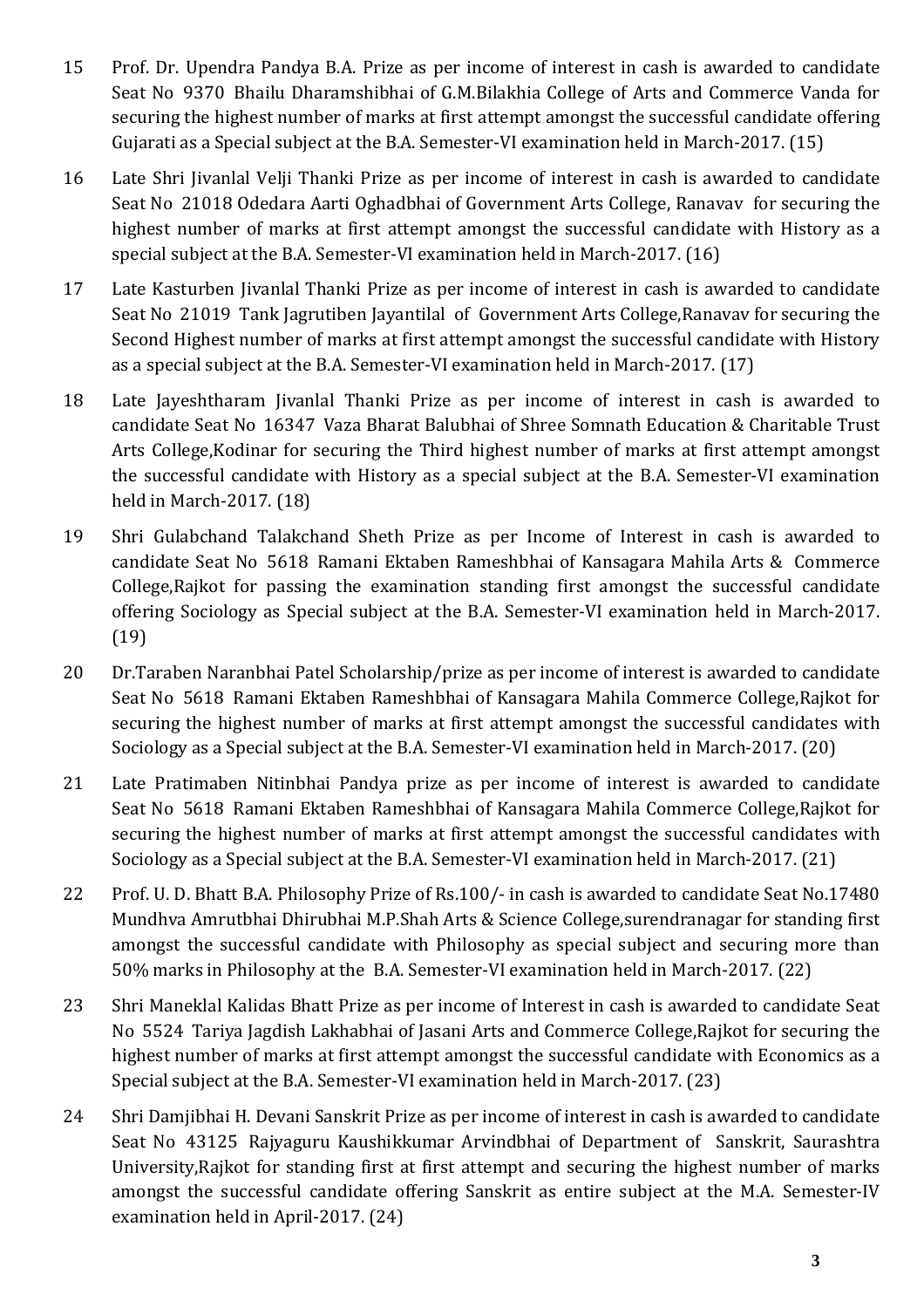- 25 Shri V. S. Raval Prize Rs. 100/- in cash is awarded to candidate Seat No 41183 Vyas Bhavisha Yogesh of Department of English, Saurashtra University,Rajkot for securing the highest number of marks amongst the successful candidate offering English as entire subject at the M.A. Semester-IV examination held in April-2017. (25)
- 26 Shastri Kashiram Karsanji Bhambhania Sanskrit Prize as per income of Interest in cash is awarded to candidate Seat No 43125 Rajyaguru Kaushikkumar Arvindbhai of Department of Sanskrit Saurashtra University,Rajkot for standing first at first attempt and securing the highest number of marks amongst the successful candidate offering Sanskrit as special subject at the M.A.Semester-IV examination held in April-2017. (26)
- 27.1 Shri Valmikbhai Manharrai Desai and Smt. Bhartiben V. Desai Sanskrit Prize of Rs.300/- in cash is awarded to candidate Seat No 43125 Rajyaguru Kaushikkumar Arvindbhai of Department of Sanskrit Saurashtra University,Rajkot for standing first at the first attempt and securing the highest number of marks amongst the successful candidate offering Sanskrit as Special subject at the M.A.Semester-IV examination held in April-2017. (27) (Equal Distribution)
- 27.2 Shri Valmikbhai Manharrai Desai and Smt. Bharatiben V. Desai Sanskrit Prize as per income of Interest in cash is awarded to candidate Seat No 43144 Vaghela Vaishaleeben Mansukhbhai of Departement of Sanskrit Saurashtra University,Rajkot for securing the highest number of marks at first attempt amongst the successful candidate in the Second Rank with Sanskrit as a Special subject at the M.A. Semester-IV Examination held in April-2017. (27) (Equal Distribution)
- 28 Prof. Nagardas Kashiram Bambhania Vedant Prize as per income of interest in cash is awarded to candidate Seat No 43101 Makvana Nayana Hareshbhai of Kamani Science & Prataprai Arts College,Amreli for standing first at first attempt and securing the highest number of marks amongst the successful candidate offering Sanskrit (Vedant) as entire subject at the M.A.Semester-IV examination held in April-2017. (28)
- 29 Shri Sheth Rupshi Madhavji Memorial Anubhashiya Prize as per income of Interest in cash is awarded to candidate Seat No 43125 Rajyaguru Kaushikkumar Arvindbhai of Departement of Sanskrit Saurashtra University,Rajkot for standing first at first attempt and securing the highest number of marks amongst the successful candidate offering Sanskrit as entire subject at the M.A. Semester-IV examination held in April-2017. (29)
- 30 Shri Chandraprabha Purushotam Lalji Smruti Prize as per income of Interest in cash is awarded to candidate Seat No 43125 Rajyaguru Kaushikkumar Arvindbhai of Department of Sanskrit Saurashtra University,Rajkot for standing first at first attempt and securing the highest number of marks amongst the successful candidate offering Sanskrit subject at the M.A.Semester-IV examination held in April-2017. (30)
- 31 Prof. Dr. Rameshkant Govindlal Parikh Prize as Per income of Interest in cash is awarded to candidate Seat No 47111 Khunti Priti Bhimabhai of Department History Saurashtra University,Rajkot for standing first at first attempt and securing the highest number of marks amongst the successful candidate offering History subject at the M.A. Semester-IV examination held in April-2017. (31)
- 32 Prof. Dr. S. V. Jani Prize as per Income of Interest 60% in cash is awarded to candidate Seat No 47111 Khunti Priti Bhimabhai of Department of History Saurashtra University,Rajkot for standing first and securing standing and First the highest number of marks at first attempt amongst the successful candidate offering History as entire subject at the M.A.Semester-IV examination held in April-2017. (32)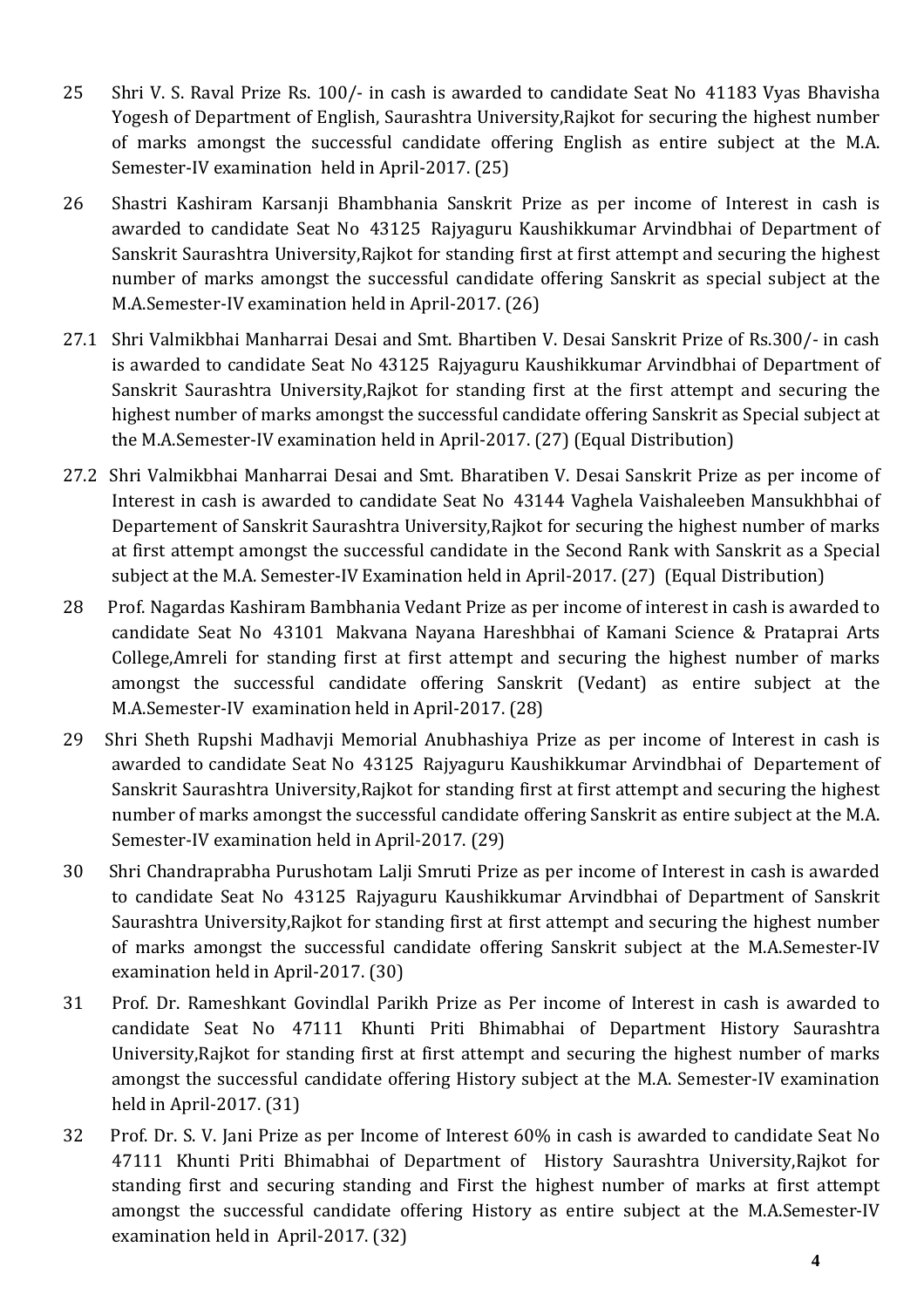- 33 Prof. Dr. S. V. Jani Prize as per income of Interest 40% in cash is awarded to candidate Seat No 47112 Vaghela Sandipkumar Kesabhai of Department of History Saurashtra University,Rajkot for securing the Second highest number of marks at first attempt amongst the successful candidate offering History as entire subject at the M.A.Semester-IV examination held in April-2017. (33)
- 34 Late Prof. Keshavlal Himatram Kamdar Prize as per income of Interest in cash is awarded to candidate Seat No 47111 Khunti Priti Bhimabhai of Department of History Saurashtra University,Rajkot for securing the highest number of marks at first attempt amongst the successful candidate offering History as special subject at the M.A. Semester-IV examination held in April-2017. (34)
- 35 Prof. Dr. Upendra Pandya Prize as per income of interest in cash is awarded to candidate Seat No 2472 Pandav Hinaben Pravinbhai of Smt.B.V.Dhank Arts,Commerce,Science & Management College,Bagasara for passing the examination at first attempt and securing the highest number of marks amongst successful candidate offering Gujarati as entire subject at the M.A.Semester-IV examination held in April-2017. (35)
- 36 Prof. K. K. Shashtri and Smt. Parvati K. Shahtri (Bambhania) Prize as per income of Interest in cash is awarded to candidate Seat No 2472 Pandav Hinaben Pravinbhai of Smt.B.V.Dhank Arts,Commerce,Science & Management College,Bagasara for standing first at the first attempt and securing the highest number of marks amongst the successful candidate offering Gujarati as entire subject at the M.A.Semester-IV examination held in April-2017. (36)
- 37 Dr.Taraben Naranbhai Patel Scholarship/Prize as per income of interest in cash is awarded to candidate Seat No 44110 Gosai Bhumiben Prkashgiri of Department of Sociology Saurashtra University,Rajkot for standing first at first attempt and securing the highest number of marks amongst the successful candidate offering Sociology as entire subject at the M.A. Semester-IV examination held in April-2017. (37)
- 38 Late Pratimaben Nitinbhai Pandya Sociology Prize as per income of interest in cash is awarded to candidate Seat No 44110 Gosai Bhumiben Prkashgiri of Department of Sociology Saurashtra University,Rajkot for standing first at first attempt and securing the highest number of marks amongst the successful candidate offering Sociology, as entire subject at the M.A. Semester-IV examination held in April-2017. (38)
- 39 Shri Maneklal Kalidas Bhatt Prize as per income of interest in cash is awarded to candidate Seat 48105 Parmar Anita Laljibhai of Department of Economics Saurashtra University,Rajkot for securing the highest number of marks at first attempt in the subject of the Economics from amongst successful candidate at the M.A.Semester-IV examination held in April-2017. (39)
- 40 Dr. B. D. Parmar Prize as per income of interest in cash is awarded to candidate Seat No 48105 Parmar Anita Laljibhai of Department of Economics Saurashtra University,Rajkot for securing the highest number of marks [only for Economics Department Student] at first attempt in the subject of Economics from amongst successful candidate at the M.A.Semester-IV examination held in April-2017. (40)
- 41 Shri Parbatbhai G. Nasit Prize as per income of interest in cash is awarded to candidate Seat No 45104 Gohil Apekshaba Arvindbhai of Kansagara Mahila Arts and Commerce College,Rajkot for standing first at first attempt and securing the highest number of marks amongst the successful candidate offering Psychology as special subject at the M.A.Semester-IV examination held in April-2017. (41)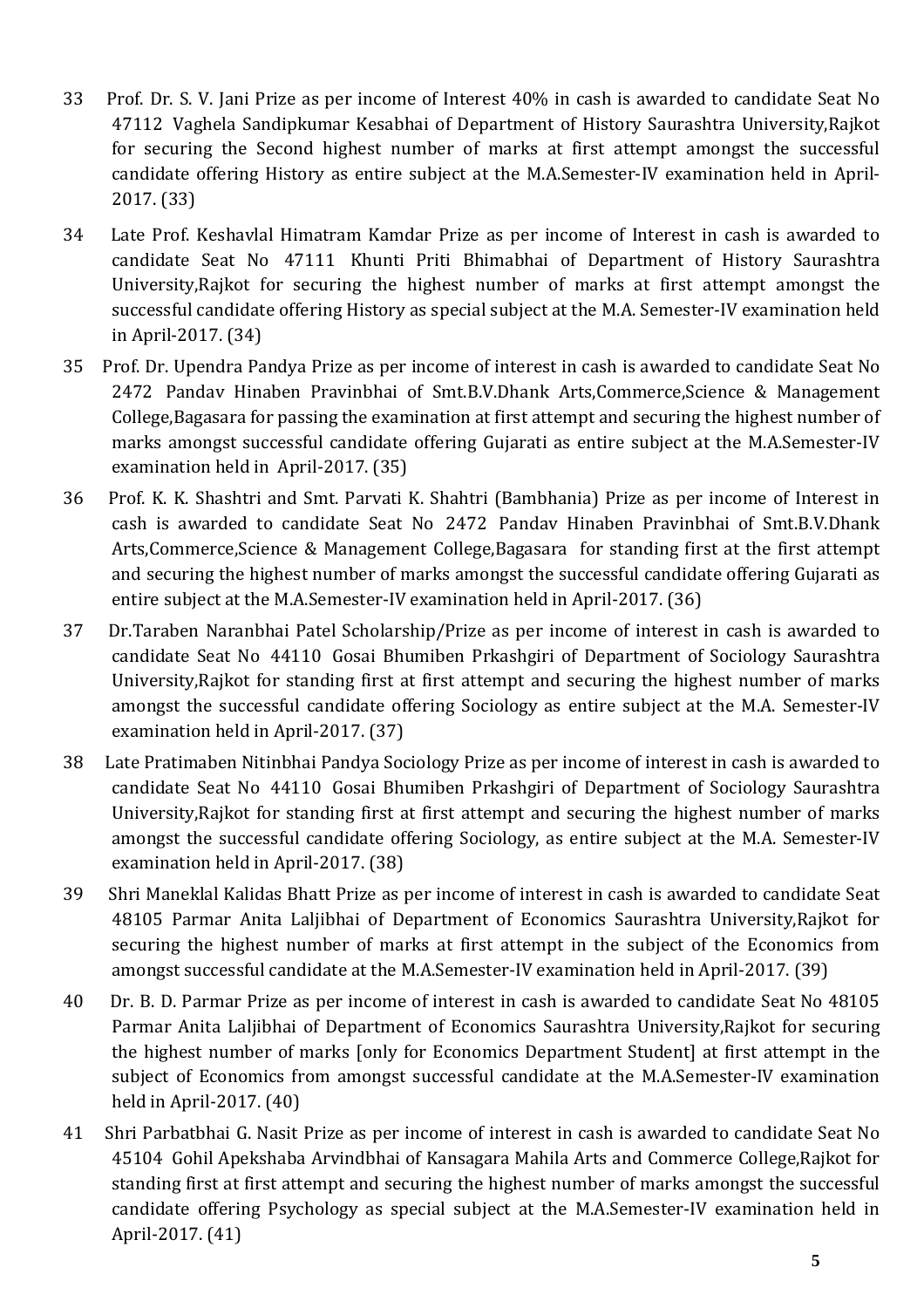- 42 Shri Jar Savak Madan (Navsari) Psychology Prize as per income of interest in cash is awarded to candidate Seat No 45104 Gohil Apekshaba Arvindbhai of Kansagara Mahila Arts and Commerce College,Rajkot for the highest number of marks at first attempt amongst the successful candidate for offering psychology as Special subject at the M.A.Semester-IV examination held in April-2017. (42)
- 43 Mangalaben M. Joshi Prize as per income of interest in cash is awarded to candidate Seat No 45104 Gohil Apekshaba Arvindbhai of Kansagara Mahila Arts and Commerce College,Rajkot for standing first at first attempt and securing the highest number of marks amongst the successful candidate offering Psychology as special subject at the M.A.Semester-IV examination held in April-2017. (43)
- 44 Smt. Saraswati Jayantilal Bhatt of Junagadh Sanskrit Prize as per income of Interest in cash is awarded to candidate (1) Seat No 43125 Rajyaguru Kaushikkumar Arvindbhai of Departement of Sanskrit Saurashtra University,Rajkot (2) Seat No 43144 Vaghela Vaishaliben Mansukhbhai of Departement of Sanskrit Saurashtra University,Rajkot (3) Seat No 43143 Bavaliya Sonalben Mavajibhai of Department of Sanskrit Saurashtra University,Rajkot(4) Seat No 43142 Zapadiya Sangitaben Valjibhai of Departement of Sanskrit Saurashtra University,Rajkot (5) Seat No 43130 Modhvadiya Manisha Devasibhai of Departement of Sanskrit Saurashtra University,Rajkot (6) Seat No 43136 Nimavat Payal Chimanbhai of Departement of Sanskrit Saurashtra University,Rajkot (7) Seat No 43113 Vala Alpeshbhai Karsanbhai of Departement of Sanskrit Saurashtra University,Rajkot (8) Seat No 2717 Dixit Jitendra Rajeshbhai of Kamani Science & Prataprai Arts College,Amreli (9) Seat No 43141 Zapadiya Ranjanben Devjibhai Department of Sanskrit Saurashtra University,Rajkot and (10) Seat No 43129 Bavrecha Madhuri Hareshbhai of Departement of Sanskrit Saurashtra University,Rajkot highest number of marks at first attempt amongst the successful candidate in the Sanskrit Subject at the M.A. Semester-IV Examination held in April-2017. (44)
- 45 Smt. Hiraben Keshavlal Sheth Prize as per income of interest in cash is awarded to candidate Seat No 44110 Gosai Bhumiben Prkashgiri of Department of Sociology Saurashtra University,Rajkot for standing first and securing the highest number of marks amongst the successful candidate offering Sociology as entire subject at the M.A. Semester-IV examination held in April-2017. (45)
- 46 Late Pratimaben Nitinbhai Pandya Sociology Prize as per income of interest in cash is awarded to candidate Seat No 24114 Bambhava Vandana Virambhai of Department of Sociology Saurashtra University,Rajkot for standing first at first attempt and securing the highest number of marks amongst the successful candidate offering Sociology, as entire subject at the M.Phill Semester-II examination held in May-2017. (46)
- 47 Dr.Taraben Naranbhai Patel Scholarship/Prize as per income of interest in cash is awarded to candidate Seat No 24114 Bambhava Vandana Virambhai of Department of Sociology Saurashtra University,Rajkot for standing first at first attempt and securing the highest number of marks amongst the successful candidate offering Sociology as entire subject at the M.Phill Semester-II examination held in May-2017. (47)
- 48 Smt. Jivtiben P. Nasit Prize as per income of interest in cash is awarded to candidate Seat No 25104 Sarvaiya Jayeshbhai Bhupatbhai of Department of Psychology Saurashtra University,Rajkot for standing first at first attempt and securing the highest number of marks amongst the successful candidate offering Psychology subject at the M.Phill Semester-II examination held in May-2017. (48)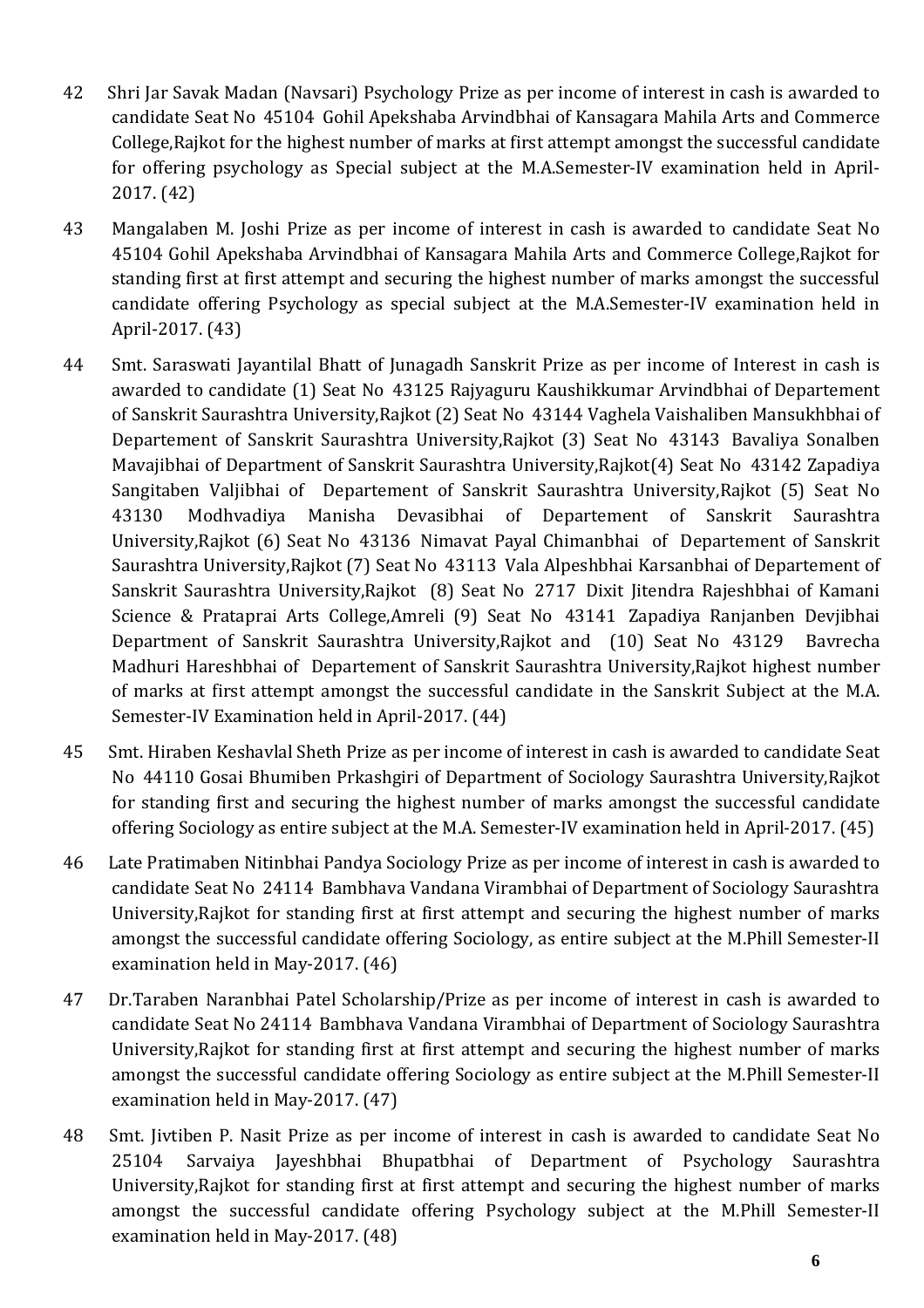- 49.1 Late Pushpaben Mehta Prize as per income of Interest in cash is awarded to candidate Seat No 40053 Chavda Darshana Rajnikant of Department of Master Social Work, Saurashtra University,Rajkot for securing the highest number of marks amongst the successful candidate at the M.S.W. Semester-IV examination held in March-2017. (49) (Equal Distribution)
- 49.2 Late Pushpaben Mehta Prize as per income of Interest in cash is awarded to candidate Seat No 40031 Jaypal Bhavanaben Dineshbhai of Kansagara Mahila Arts and Commerce College,Rajkot for securing the highest number of marks amongst the successful candidate at the M.S.W. Semester-IV examination held in March-2017. (49) (Equal Distribution)
- 50 Late Vikramkishor Buch Prize as per Income [Rs.6000/-] of Interest in cash is awarded to candidate Seat No 20074 Mevcha Ekta Manishbhai of N.N.Vekariya Education Charitable Trust Sanchalit Grace College of Comerce,Rajkot for securing the highest number of marks at first attempt amongst the successful candidate at the B.J.M.C. Semester-II examination held in March-2017. (50)
- 51 Late Vikramkishor Buch Prize as per income [Rs.4000/-] of Interest in cash is awarded to candidate Seat No 20054 Nagrecha Mansi Jagadushbhai of Department of Journalism Saurashtra University,Rajkot for securing the highest number of marks at first attempt amongst the successful candidate at the M.J.M.C. Semester-II examination held in April-2017. (51)
- 52 Late Shri Kashyap Gauribhai Bhatt Prize of Rs. 100/- in cash and book worth of Rs. 25/- is awarded to candidate Seat No 40939 Nimbark Radhika Kiritkumar of Patel K. M. College of Technology,Junagadh for securing the highest number of marks amongst the successful candidate at the B.Ed. Semester-IV examination held in April-2017. (52)
- 53 Ex Principal Manubhai D. Trivedi Prize as per Income of Interest in cash is awarded to candidate Seat No 40939 Nimbark Radhika Kiritkumar of Patel K.M.College of Technology Junagadh for passing the examination at first attempt and securing the highest number of marks amongst the successful candidate at the B.ed. Semester-IV (Overall) examination held in April-2017. (53)
- 54 Pracharya Shri Kantikumar Jethalal Joshi Prize as per income of Interest in cash is awarded to candidate Seat No 40939 Nimbark Radhika Kiritkumar of Patel K.M.College of Technology,Junagadh for securing the highest number of marks amongst the successful candidate at the B.Ed Semester-IV examination held in April-2017. (54)
- 55 Late Dr. Haribhai G. Desai Memorial Education Trust Prize as per Income of Interest in cash is awarded to candidate Seat No 40109 Khachar Minal Ranjitbhai of Department of Education Saurashtra University,Rajkot for passing the examination at first attempt and securing the highest number of marks amongst the successful candidate at the M.ed. Semester-IV examination held in May-2017. (55)
- 56 Late Shri Labhubhai Trivedi Education Prize as per Income of Interest in cash is awarded to candidate Seat No 40109 Khachar Minal Ranjitbhai of Department of Education Saurashtra University,Rajkot for passing the examination at first attempt and securing the highest number of marks amongst the successful candidate at the M.ed. Semester-IV examination held in May-2017. (56)
- 57 Smt. Vrujkuvarben Dhirajlal Daftary Prize as per income of Interest in cash is awarded to candidate Seat No 63146 Sarvaiya Bhavesh Hasmukhbhai of V.J. Modha College of Information Technology,Porbandar for securing the highest number of marks in the Principle subject of Chemestry from amongst the successful candidate at B.Sc. Semester-VI examination held in March-2017. (57)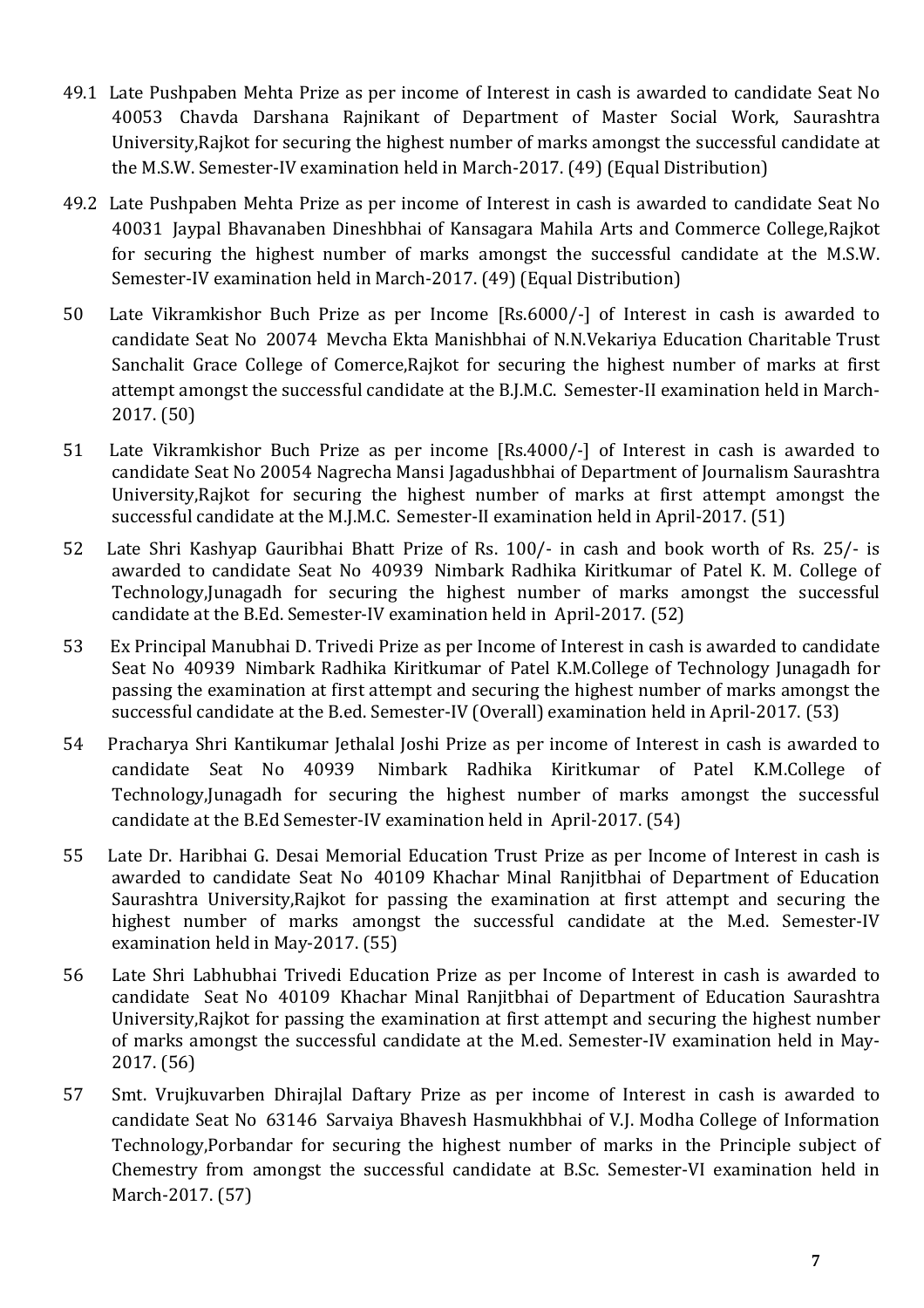- 58 Late Prof. Dr. P.Y. Deshpande Prize as per income of Interest in cash is awarded to candidate Seat No 62756 Kapadiya Happy Vallabhbhai of Shri. O.R. Bhalodiya Mahila Science College,Tankara for securing the highest number of marks with the First Class in subject of Physics at the B.Sc. Semester-VI examination held in March-2017. (58)
- 59 Late Dr. K.M.H.S. Murthy Botany Prize as per income of Interest in cash is awarded to candidate Seat No 61537 Ambaliya Jagruti Mulubhai of Mahila Arts, Commerce, BBA and Home Science College,Junagadh for passing the examination at first attempt and securing the highest number of marks amongst the successful candidate in the subject of Botany as Principle subject at the B.Sc. Semester-VI examination held in March-2017. (59)
- 60 Principal C. A. Buch Prize as per income of Interest in cash is awarded to candidate Seat No 64235 Modi Heet Parasbhai of Christ Arts, Science & Commerce College, Rajkot for securing the highest number of marks in the Mathematics Subject at the B.Sc.Semester-VI examination held in March-2017. (60)
- 61 Shri Avinash Chandurkar Prize as per income of Interest in cash is awarded to candidate Seat No 64235 Modi Heet Parasbhai of Christ Arts, Science & Commerce College, Rajkot for securing the highest number of marks in the Mathematics Subject at first attempt and standing first at the B.Sc.Semester-VI examination held in March-2017. (61)
- 62 Dr. Prabhulal D. Daftari Prize as per income of Interest in cash is awarded to candidate Seat No 64201 Jissa Theresa Kurian of Christ Arts, Science & Commerce College,Rajkot for securing the highest number of marks in the Microbiology Subject from amongst the successful candidate at B.Sc.Semester-VI examination held in March-2017. (62)
- 63 Dr. R.G. Kulkarni Prize as per Income of Interest in cash is awarded to candidate Seat No 46002 Barad Divyesh Virabhai of Department of Physics Saurashtra University,Rajkot for passing the examination at first attempt and securing the highest number of marks amongst the successful candidate with Physics as a special subject at the M.Sc. Semester-IV examination held in April-2017. (63)
- 64 Dr. Arun Parikh Chemistry Prize as per income of Interest in cash is awarded to candidate Seat No 41037 Shah Ayushikumari Shaleshbhai of Department of Chemistry Saurashtra University,Rajkot for securing the highest number of marks at first attempt amongst the successful candidate with Chemistry as a Special subject at the M.Sc. Semester-IV examination held in April-2017. (64)
- 65 Dr. Anil V. Janve Memorial Prize as per Income of Interest in cash is awarded to candidate Seat No 46002 Barad Divyesh Virabhai of Department of Physics, Saurashtra university,Rajkot for passing the examination at first attempt and securing the highest number of marks amongst the successful candidate with Physics as a special subject at the M.Sc. Semester-IV examination held in April-2017. (65)
- 66.1 Dr. N.D. Vakil Indian Pinal Code Prize as per income of interest in cash is awarded to candidate Seat No 1149 Mevada Narsinhkumar Meramanbhai of Shri Saraswati College of Education Gir Gadhada. for securing the highest number of marks at first attempt and standing first amongst the successful candidate at the LL.B. Semester-I (Law of Crime) examination held in November - 2016. (68) (Equal distribution)
- 66.2 Dr. N.D. Vakil Indian Pinal Code Prize as per income of interest in cash is awarded to candidate Seat No 1196 Kidecha Dilip Dhanji of Shri Saraswati College of education Gir Gadhada. for securing the highest number of marks at first attempt and standing first amongst the successful candidate at the LL.B. Semester-I (Law of Crime) examination held in November - 2016. (68) (Equal distribution)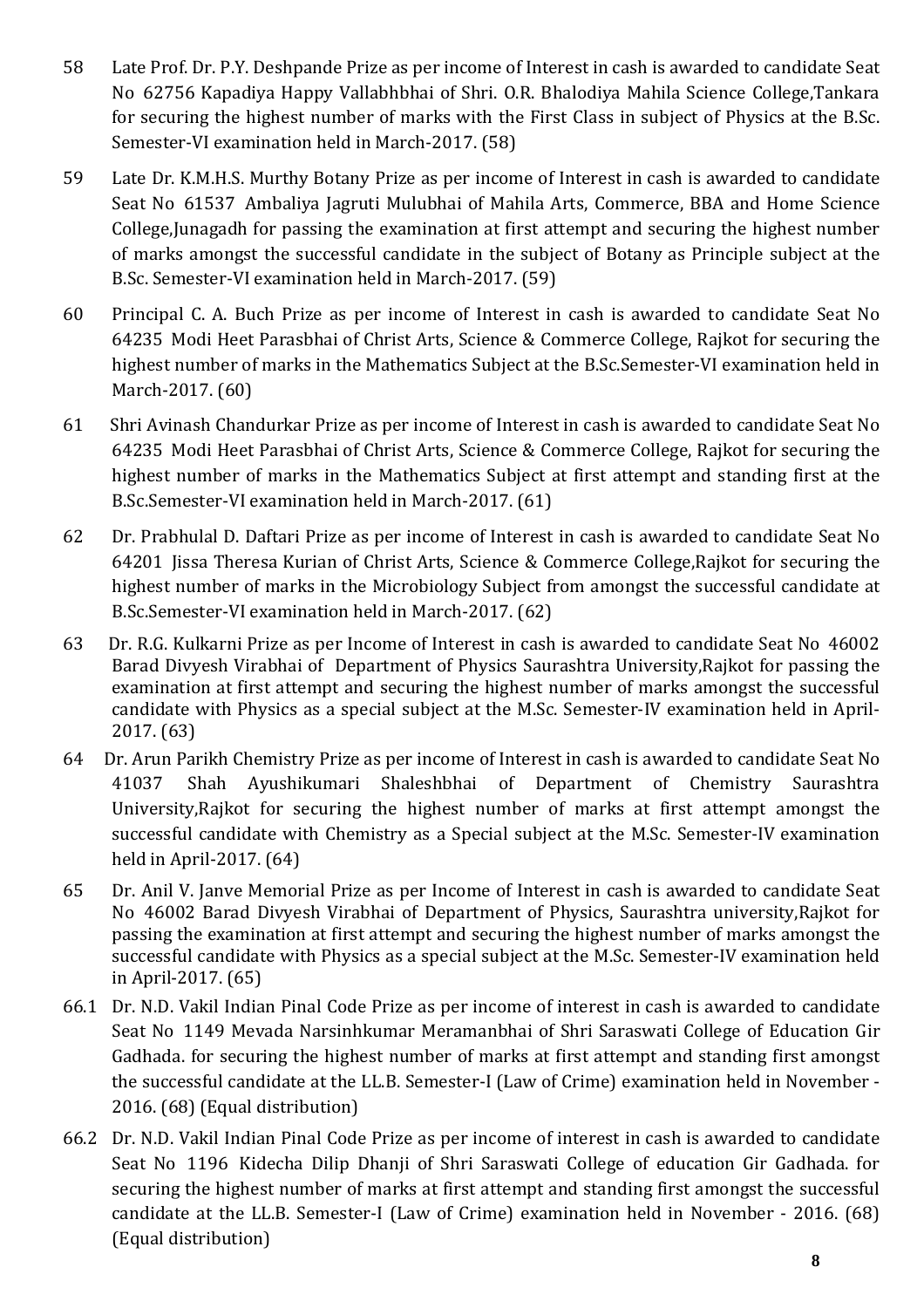- 67 Late Barister Girjashankar Morarji Kothari Prize as per income of interest in cash is awarded to candidate Seat No 60833 Solanki Amitkumar Vallabhdas of A.M.P. Law College,Rajkot for securing the highest number of marks at first attempt and standing first from amongst the successful candidate at the LL.B. Semester-VI examination held in March-2017. (69)
- 68 Shri Ambavidas Jivrajbhai Desai Prize of Rs.192/- in cash is awarded to candidate Seat No 60833 Solanki Amitkumar Vallabhdas of A.M.P. Law College,Rajkot for securing the highest number of marks & standing first amongst the successful candidate at the LL.B Semester-VI examination held in March-2017. (70)
- 69 Shri and Smt. Ratilal Kanji Dave Prize as per income of interest in cash is awarded to candidate Seat No 60833 Solanki Amitkumar Vallabhdas of A.M.P. Law College,Rajkot for securing the highest number of marks at first attempt and standing first amongst the successful candidate at the LL.B. Semester-VI examination held in March-2017. (71)
- 70 Achariya M. D. Manek Law Prize as per income of interest in cash is awarded to candidate Seat No 60833 Solanki Amitkumar Vallabhdas of A.M.P. Law College,Rajkot for securing the highest number of marks at first attempt and standing first amongst the successful candidate at the LL.B. Semester-VI examination held in March-2017. (72)
- 71 Shri Pragaji Ramji Nathwani Memorial Prize as per income of interest in cash is awarded to candidate Seat No 60833 Solanki Amitkumar Vallabhdas of A.M.P. Law College,Rajkot for securing the highest number of marks & standing first amongst the successful candidate at the LL.B. Semester-VI examination held in March-2017. (73)
- 72 Late Shree Nitirai Govindrai Kharod Law Prize as per income of interest in cash is awarded to candidate Seat No 60833 Solanki Amitkumar Vallabhdas of A.M.P. Law College,Rajkot for securing the highest number of marks at first attempt and standing first amongst the successful candidate at the LL.B. Semester-VI examination held in March-2017. (74)
- 73 Dr. K. S. Sachdev Pharmacology Prize as per income of interest in cash is awarded to candidate Seat No 142 Sangani Yash Mansukhbhai of M.P.Shah Medical College,Jamnagar securing the highest number of marks at first attempt in the subject of Pharmacology amongst the successful candidate at the Second M.B.B.S. examination held in January-2017. (75)
- 74 Shree L.B. Mahajan Prize as per income of interest in cash is awarded to candidate Seat No 189 Barchha Satyam Rajesh of Government Medical College,Rajkot securing the highest number of marks at first attempt and Standing First amongst the successful candidate at the Second M.B.B.S. examination held in January-2017. (76)
- 75 Smt. Samaratben Ratilal Kamdar Prize of Rs.300/- in cash is awarded to candidate Seat No 817 Lakhani Gaurav Yogesh of C.U. Shah Medical College,Surendranagar for securing the highest number of marks from amongst the successful candidate and standing first at first attempt at the Third (Final) M.B.B.S. examination held in January-2017. (77)
- 76 Medical College Best Student Prize as per income of interest in cash is awarded to candidate Seat No 817 Lakhani Gaurav Yogesh of C.U. Shah Medical College,Surendranagar for securing the highest number of marks from amongst the successful candidate and standing first at first attempt at the Third (Final) M.B.B.S. examination held in January-2017. (78)
- **9** 77 Shree Manilal Zaverchand Vora and Smt.Jayakuvar Manilal Vora Prize of Rs.100/- in cash is awarded to candidate Seat No 817 Lakhani Gaurav Yogesh of C.U.Shah Medical College,Surendranagar for securing the highest number of marks amongst the successful candidate and Standing first at first attempt at the Third (Final) M.B.B.S. examination held in January-2017. (79)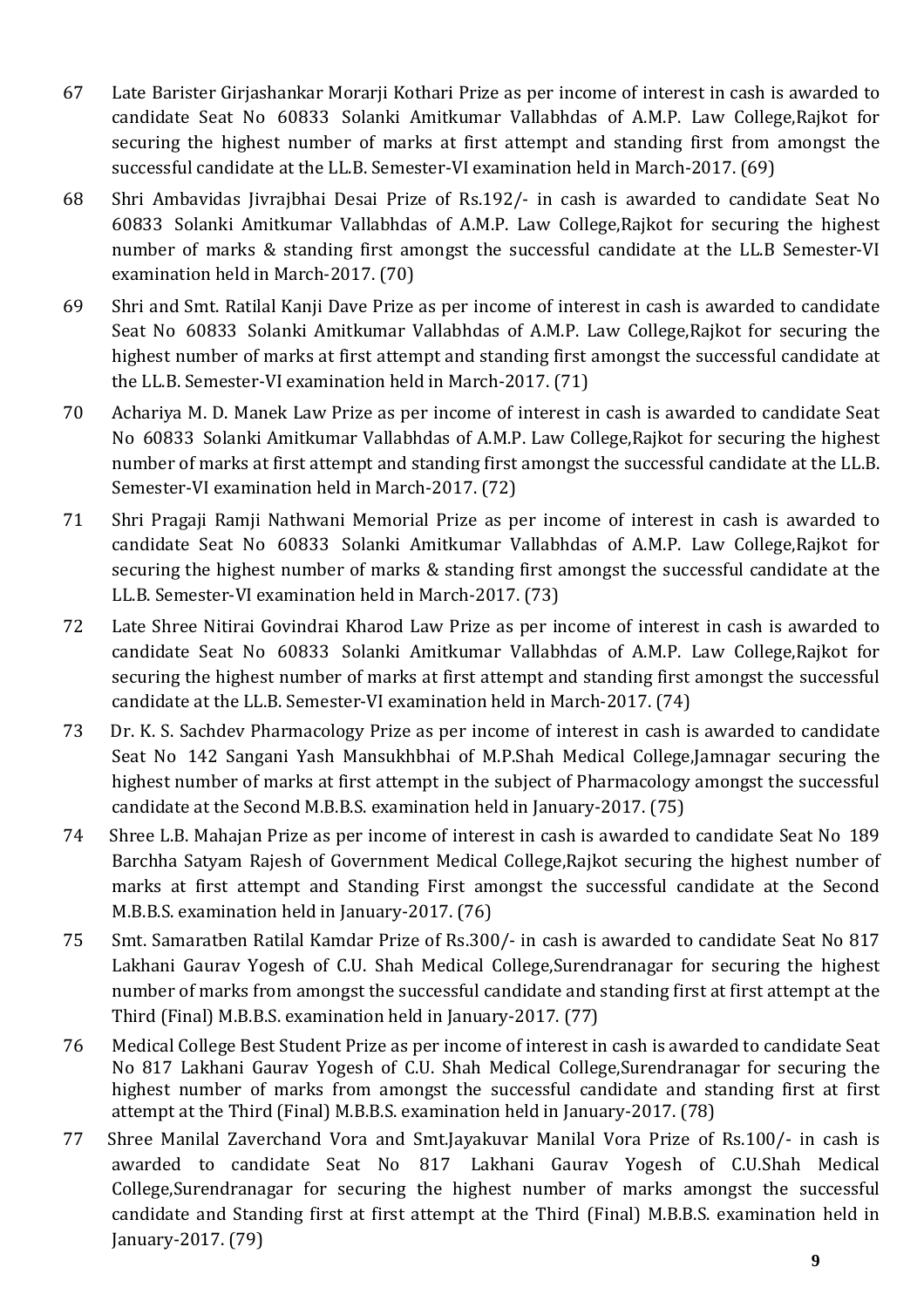- 78 Smt. Samjuben Prabhulal Daftary Prize of Rs.100/- (Rupees One Hundred Only) in cash isawarded to candidate Seat No 817 Lakhani Gaurav Yogesh of C.U. Shah Medical College, Surendranagar for securing the highest number of marks at first attempt in the subject of obst. & Gayn. from amongst the successful candidates at the Third (Final) M.B.B.S. examination held in January-2017. (80)
- 79 Indian Medical Association, Rajkot Prize of Rs.100/- (Rupees One Hundred Only) in cash is awarded to candidate Seat No 817 Lakhani Gaurav Yogesh of C.U. Shah Medical College, Surendranagar for securing the highest number of marks at First attempt in the subject of Medicine from amongst the successful candidate at the Third (Final) M.B.B.S. examination held in January-2017. (81)
- 80 Indian Medical Association, Rajkot, Prize of Rs.100/- in cash is awarded to candidate Seat No 832 Patel Hemangi Pravinbhai of C.U. Shah Medical College,Surendranagar for securing the highest number of marks at first attempt in the subject of Surgery from amongst the successful candidate at the Third (Final) M.B.B.S. examination held in January-2017. (82)
- 81.(1) Indian Medical Association, Rajkot Prize of Rs.100/- (Rupees One Hundred Only) in cash is awarded to candidate Seat No 817 Lakhani Gaurav Yogesh of C.U. Shah Medical College, Surendranagar the highest number of marks at First attempt in the subject of Gynecology from amongst the successful candidate at the Third (Final) M.B.B.S. examination held in January-2017. (83) (Equal Distribution)
- 81.(2) Indian Medical Association, Rajkot Prize of Rs.100/- (Rupees One Hundred Only) in cash is awarded to candidate Seat No 862 Viramgam Dimple Ghanshyambhai of C.U. Shah Medical College,Surendranagar the highest number of marks at First attempt in the subject of Gynecology from amongst the successful candidate at the Third (Final) M.B.B.S. examination held in January-2017. (83) (Equal Distribution)
- 82 Late Matushri Shantaben Ratilal Rajyaguru Prize of Rs.130/- (Rupees One Hundred and Thirty Only) is awarded to candidate Seat No 817 Lakhani Gaurav Yogesh of C.U. Shah Medical College,Surendranagar for securing the highest number of marks at first attempt in the subject of Medicine from amongst the successful candidate at the Third (Final) M.B.B.S. examination held in January-2017. (84)
- 83 Smt. Gangaben Durgaprasad Vyas, Upletavala Prize as per income of interest in cash is awarded to candidate Seat No 855 Soni Razvi Rajendrakumar of C.U.Shah Medical College, Surendranagar for securing the highest number of marks at first attempt in the Second Rank in the subject of surgery from amongst the successful candidate at the Third (Final) M.B.B.S. examination held in January-2017. (85)
- 84 Dr. Harishankar Pragji & Rambhaben Harishankar Thaker Prize (Chorwad) as per income of Interest is awarded to candidate Seat No 817 Lakhani Gaurav Yogesh of C.U. Shah Medical College,Surendranagar for securing the highest number of marks at first attempt in the subject of Medicine from amongst the successful candidate at the Third (Final) M.B.B.S. examination held in January-2017. (86)
- 85 Dr. C. B. Bhargav Prize as per income of interest in cash is awarded to candidate Seat No 832 Patel Hemangi Pravinbhai of C.U. Shah Medical College,surendranagar for securing the highest number of marks in the subject of surgery from amongst the successful candidate at the Third (Final) M.B.B.S. examination held in January-2017. (87)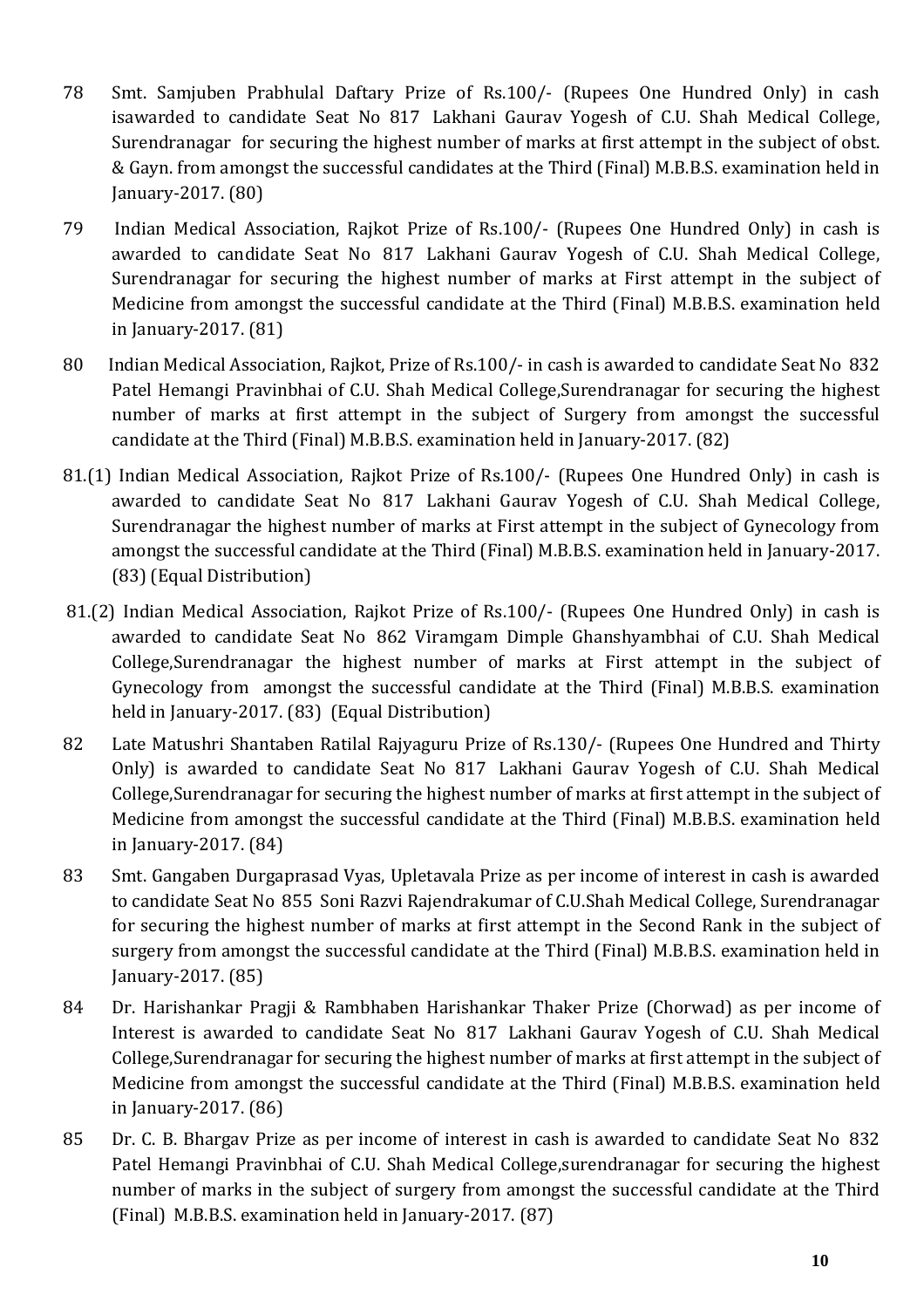- 86 Smt. Pushplaxmi Harkishandas Kahandas Dalal Prize as per income of interest in cash is awarded to candidate Seat No 817 Lakhani Gaurav Yogesh of C.U. Shah Medical College, Surendranagar for securing the highest number of marks amongst the successful candidate and standing first at first attempt at the Third (Final) M.B.B.S. examination held in January-2017. (88)
- 87 Gujarat Branch of Indian Society of Anaesthetists Jamnagar(For D.A. Exam) Prize as per Income of interest in cash is awarded to candidate Seat No 05 Patel Payalkumari Dhirubhai of C.U. Shah Medical College,Surendranagar for securing the highest number of marks at first attempt amongst successful candidate at the Diploma in Anesthesiology examination held in March-2017. (89)
- 88 Late Shri Gajendra C. Buch Prize of Rs.100/- in cash and Book wroth of Rs.50/- is awarded to candidate Seat No 24667 Abisha Ann Mathews of Christ Arts, Science & Commerce College, Rajkot for securing the highest number of marks at first attempt including marks of English from amongst the successful candidate at the B.Com. Semester-VI examination held in March-2017. (90)
- 89 Smt. Kantaben Vasantbhai Dave Prize as per income of Interest is awarded to candidate Seat No 4862 Tank Hetal Vinodbhai of Department of Commerce, Saurashtra University Rajkot for securing the highest number of marks at first attempt from amongst the successful candidate at the M.Com. Semester-IV examination held in April-2017. (91)
- 90 Shri Anandmani Prize of Rs.1000/- in cash is awarded to candidate Seat No.60116 Gauswami Hetal Babupuri of Dr.V.R. Godhania Mahila Arts, Commerce & Home Science College, Porbandar for securing the highest number of marks at first attempt and standing first subject General Home Science at the B.Sc. Semester-VI General Home Science examination held in March-2017. (92)
- 91 Sadguruswami Shri Aniruddh Charandasji Prize as per income of Interest in cash is awarded to candidate Seat No 66048 Hapaliya Dhara Govindbhai of Smt. M.V. Mahila Science & Home Science College,Rajkot for securing the highest number of marks at first attempt and standing first at the B.Sc.Semester-VI Home Science examination held in March-2017. (93)
- 92 Smt. Labhkuvar K. Rindani Prize as per income of Interest in cash is awarded to candidate Seat No 66048 Hapaliya Dhara Govindbhai of Smt. M.V. Mahila Science & Home Science College, Rajkot for securing the highest number of marks at first attempt and standing first at the B.Sc.Semester-VI (Home Science) examination held in March-2017. (94)

## **The Following Prize & Scholarship will be declared later on.**

- 1. Shri Sureshchandra J. Shah Memorial Prize (66)
- 2. Dr. S. B. Shah Prize (67)

**Controller of Examinations**